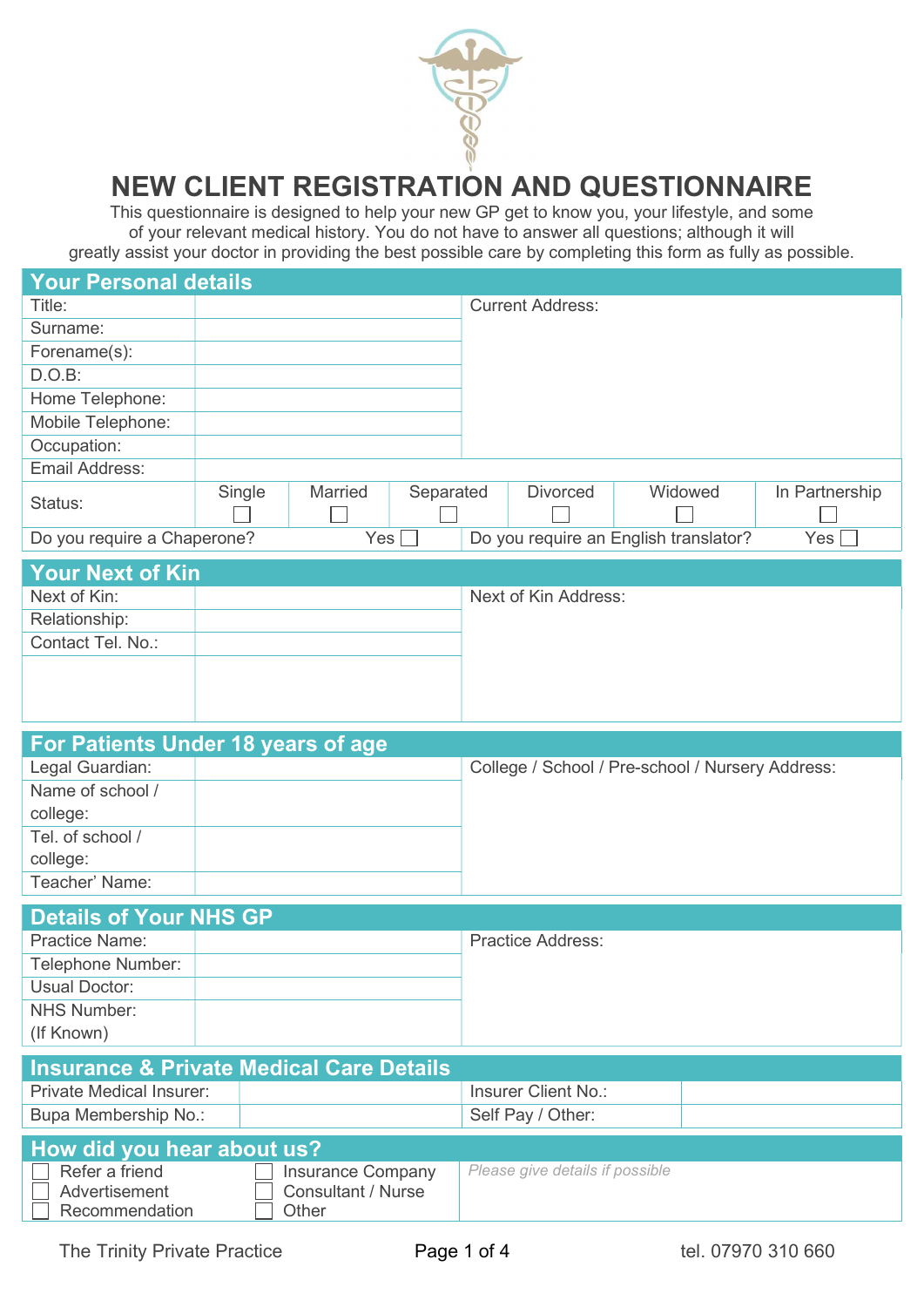| <b>General Health Information</b>       |                  |                                   |     |                                     |       |
|-----------------------------------------|------------------|-----------------------------------|-----|-------------------------------------|-------|
| Height:                                 | Weight:          |                                   |     | Blood Pressure (if known):          |       |
|                                         |                  |                                   |     |                                     |       |
|                                         |                  |                                   |     |                                     |       |
|                                         |                  |                                   |     |                                     |       |
| <b>Disability</b>                       |                  |                                   |     |                                     |       |
| Do you have a disability or             | Yes $\square$    | Give details                      |     |                                     |       |
| Long Term condition?                    |                  |                                   |     |                                     |       |
|                                         |                  |                                   |     |                                     |       |
|                                         |                  |                                   |     |                                     |       |
|                                         |                  |                                   |     |                                     |       |
|                                         |                  |                                   |     | Continue on a separate sheet        |       |
| Do you have a carer?                    | Yes <sup> </sup> | Are you house bound?              |     | Yes [                               |       |
|                                         |                  |                                   |     |                                     |       |
| <b>Medical History</b>                  |                  |                                   |     |                                     |       |
| <b>Heart Disease</b>                    | Yes              | Epilepsy                          | Yes | <b>Rheumatoid Arthritis</b>         | Yes   |
| <b>Stroke</b>                           | Yes              | <b>Mental Health</b>              | Yes | <b>Rheumatic Fever</b>              | Yes   |
| /Type 2<br><b>Diabetes</b><br>(Type 1   | Yes              | Thyroid                           | Yes | Jaundice                            | Yes   |
| <b>High Blood Pressure</b>              | Yes              | Cancer                            | Yes | <b>Blood disorders</b>              | Yes [ |
| Asthma                                  | Yes              | Osteoporosis                      | Yes | <b>Fainting Attacks / Blackouts</b> | Yes   |
| Other                                   |                  |                                   |     |                                     | Yes   |
| Approx. date(s) of diagnosis            |                  |                                   |     |                                     |       |
|                                         |                  |                                   |     |                                     |       |
|                                         |                  |                                   |     |                                     |       |
|                                         |                  |                                   |     |                                     |       |
|                                         |                  |                                   |     | Continue on a separate sheet        |       |
| Have you been referred for treatment    |                  | Please specify nature and date(s) |     |                                     |       |
| or investigation(s) in the last 5years? |                  |                                   |     |                                     |       |
|                                         |                  |                                   |     |                                     |       |
|                                         |                  |                                   |     |                                     |       |
|                                         |                  |                                   |     |                                     |       |
|                                         |                  |                                   |     |                                     |       |
|                                         |                  |                                   |     |                                     |       |
|                                         |                  |                                   |     |                                     |       |
|                                         |                  |                                   |     | Continue on a separate sheet        |       |
| History of previous surgery             |                  | Please specify nature and date(s) |     |                                     |       |
|                                         |                  |                                   |     |                                     |       |
|                                         |                  |                                   |     |                                     |       |
|                                         |                  |                                   |     |                                     |       |
|                                         |                  |                                   |     |                                     |       |
|                                         |                  |                                   |     |                                     |       |
|                                         |                  |                                   |     |                                     |       |
|                                         |                  |                                   |     | Continue on a separate sheet        |       |
| Known Allergies:                        |                  |                                   |     |                                     |       |
|                                         |                  |                                   |     |                                     |       |
|                                         |                  |                                   |     |                                     |       |
|                                         |                  |                                   |     |                                     |       |
|                                         |                  |                                   |     | Continue on a separate sheet        |       |
| Are there any other medical details     |                  |                                   |     |                                     |       |
| about yourself that we should be        |                  |                                   |     |                                     |       |
| aware of?                               |                  |                                   |     |                                     |       |
|                                         |                  |                                   |     |                                     |       |
|                                         |                  |                                   |     | Continue on a separate sheet        |       |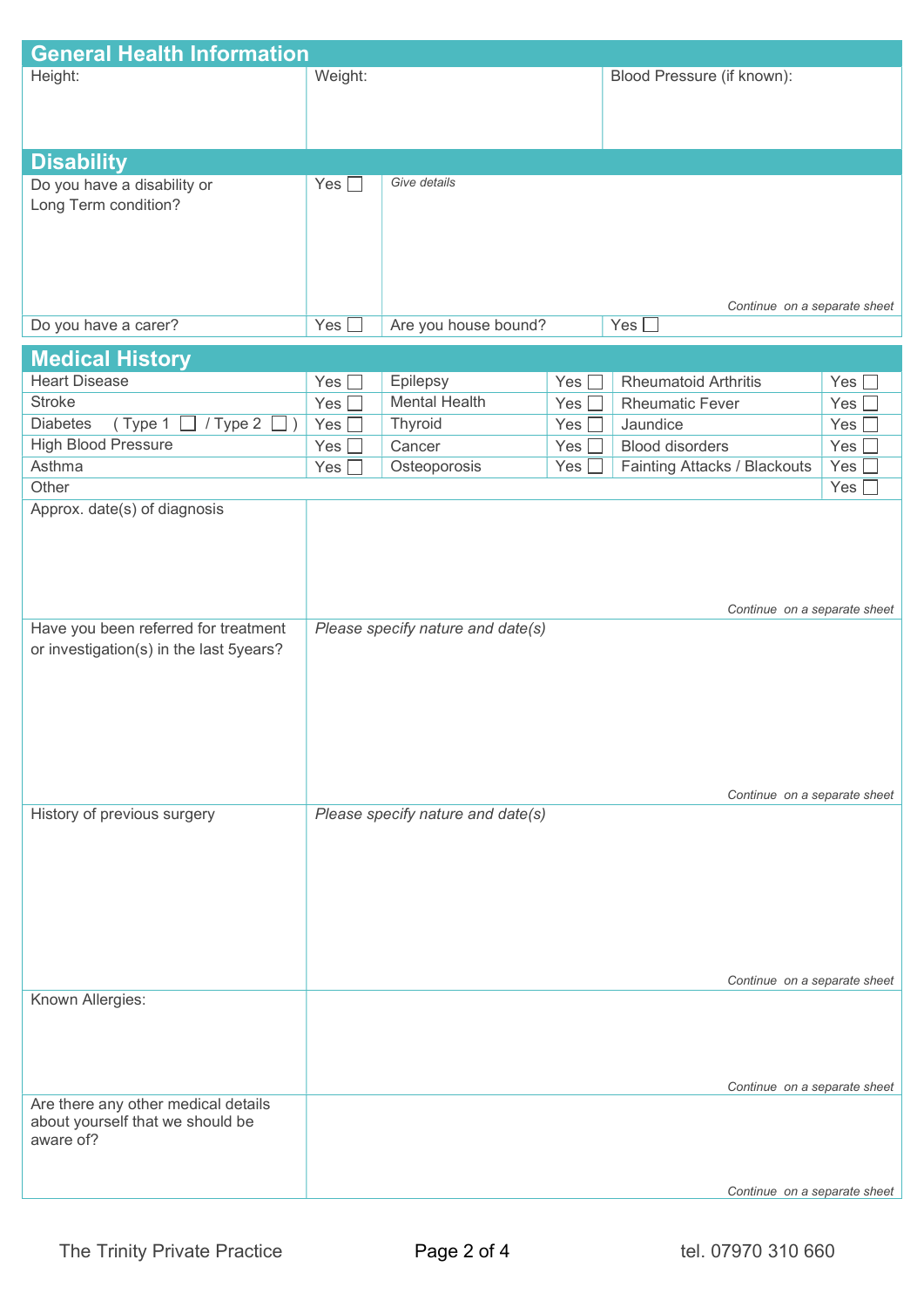| <b>Family History (Parents, Brothers &amp; Sisters)</b>                                                                               |                  |  |    |                       |                                      |                                                                          |                         |                                                        |                            |
|---------------------------------------------------------------------------------------------------------------------------------------|------------------|--|----|-----------------------|--------------------------------------|--------------------------------------------------------------------------|-------------------------|--------------------------------------------------------|----------------------------|
| <b>Heart Disease</b>                                                                                                                  | Yes $\lceil$     |  |    |                       | Under 60 $\square$<br>Over 60 $\Box$ |                                                                          |                         |                                                        |                            |
| <b>Stroke</b>                                                                                                                         | Yes              |  |    |                       |                                      | Over 60 $\square$<br>Under 60 $\Box$                                     |                         |                                                        |                            |
| <b>Diabetes</b>                                                                                                                       | Age<br>Yes       |  |    |                       | Under 60 $\Box$<br>Over 60 $\Box$    |                                                                          |                         |                                                        |                            |
| <b>High Blood Pressure</b>                                                                                                            | Yes <sub>l</sub> |  |    | At                    |                                      | Under 60 $\Box$                                                          |                         | Over 60 $\Box$                                         |                            |
| Asthma                                                                                                                                | Yes <sub>1</sub> |  |    | Diagnosis             |                                      | Under 60 $\Box$<br>Over 60 $\Box$                                        |                         |                                                        |                            |
| Cancer                                                                                                                                | Yes              |  |    |                       |                                      | Under 60                                                                 |                         | Over 60                                                |                            |
| <b>Your Lifestyle</b>                                                                                                                 |                  |  |    |                       |                                      |                                                                          |                         |                                                        |                            |
| I have never smoked                                                                                                                   | Yes              |  |    |                       |                                      |                                                                          |                         |                                                        |                            |
| I am a current smoker                                                                                                                 | Yes              |  |    | How many per day?     |                                      |                                                                          |                         | but, I would like to STOP smoking                      |                            |
| I am an ex-smoker                                                                                                                     | Yes              |  |    | When did you give up? |                                      |                                                                          |                         |                                                        |                            |
|                                                                                                                                       |                  |  |    |                       | Never                                | Less than<br>monthly                                                     | Monthly                 | Weekly                                                 | Daily /<br>almost<br>daily |
| MEN: How often do you have 8 or more drinks on one occasion?<br><b>WOMEN:</b> How often do you have 6 or more drinks on one occasion? |                  |  |    |                       | $\sim$                               |                                                                          |                         |                                                        | $\sim$                     |
| How often in the last year have you been unable to recall what happened<br>the night before because you had been drinking?            |                  |  |    |                       | $\Box$                               |                                                                          | $\Box$                  |                                                        |                            |
| How often in the last year have you failed to do what was normally<br>expected of you because of drinking?                            |                  |  |    |                       | $\overline{\phantom{a}}$             |                                                                          | $\vert \ \ \vert$       |                                                        |                            |
| In the last year has anyone been concerned about your drinking or<br>suggested that you cut down?                                     |                  |  |    |                       | No                                   | Once                                                                     |                         |                                                        | More than once             |
| On average, how many units of alcohol do you drink in a week?                                                                         |                  |  |    |                       | units                                |                                                                          |                         | 1 unit = half pint beer / 1 glass wine / 1 spirit shot |                            |
| In an average week how often do you exercise (raise your heart rate)<br>for more than 20mins?                                         |                  |  |    |                       | No regular<br>П<br>exercise          |                                                                          | Once or twice<br>a week | $\mathbb{R}^n$                                         | Twice a<br>week or<br>more |
| <b>Women</b>                                                                                                                          |                  |  |    |                       |                                      |                                                                          |                         |                                                        |                            |
| Pregnancies: What Year(s)?                                                                                                            |                  |  |    |                       |                                      |                                                                          | When                    |                                                        |                            |
| Any Known Problems? Please state                                                                                                      |                  |  |    |                       | Are you expecting a baby?            |                                                                          |                         |                                                        |                            |
| <b>Last Cervical Smear</b>                                                                                                            |                  |  |    | When                  |                                      | Where                                                                    |                         |                                                        |                            |
| Are you taking the contraceptive pill?                                                                                                |                  |  |    | Yes                   | No                                   | Which                                                                    |                         |                                                        |                            |
| Are you using any other contraception?<br>Yes                                                                                         |                  |  | No | What                  |                                      |                                                                          |                         |                                                        |                            |
| Date of last mammogram (50 to 65 years of age only)                                                                                   |                  |  |    | When                  |                                      |                                                                          |                         |                                                        |                            |
| <b>Current Medication</b>                                                                                                             |                  |  |    |                       |                                      |                                                                          |                         |                                                        |                            |
| Are you taking repeat medication?                                                                                                     |                  |  |    | Yes                   | No                                   |                                                                          |                         | Please give details on a separate sheet and            |                            |
| Are you allergic to any medication?                                                                                                   |                  |  |    | Yes                   | No                                   |                                                                          |                         | attach a copy of your current medication               |                            |
| Are you taking any non-prescribed drugs or medication?                                                                                |                  |  |    | Yes                   | No                                   | repeat form if you have one, alternatively<br>bring along the packaging! |                         |                                                        |                            |
| Have you ever had a reaction to anaesthetic?                                                                                          |                  |  |    | Yes                   | No                                   | What                                                                     |                         |                                                        |                            |
| <b>Immunisations &amp; Vaccinations</b>                                                                                               |                  |  |    |                       |                                      |                                                                          |                         |                                                        |                            |
| Name of Medication:                                                                                                                   |                  |  |    |                       |                                      | Last Immunisation Date:                                                  |                         |                                                        |                            |
|                                                                                                                                       |                  |  |    |                       |                                      |                                                                          |                         |                                                        |                            |
|                                                                                                                                       |                  |  |    |                       |                                      |                                                                          |                         |                                                        |                            |
|                                                                                                                                       |                  |  |    |                       |                                      |                                                                          |                         |                                                        |                            |
|                                                                                                                                       |                  |  |    |                       |                                      |                                                                          |                         |                                                        |                            |
|                                                                                                                                       |                  |  |    |                       |                                      |                                                                          |                         |                                                        |                            |
|                                                                                                                                       |                  |  |    |                       |                                      |                                                                          |                         |                                                        |                            |
|                                                                                                                                       |                  |  |    |                       |                                      |                                                                          |                         |                                                        |                            |
|                                                                                                                                       |                  |  |    |                       |                                      |                                                                          |                         |                                                        |                            |
|                                                                                                                                       |                  |  |    |                       |                                      |                                                                          |                         |                                                        |                            |
|                                                                                                                                       |                  |  |    |                       |                                      |                                                                          |                         |                                                        |                            |
|                                                                                                                                       |                  |  |    |                       |                                      |                                                                          |                         |                                                        |                            |
|                                                                                                                                       |                  |  |    |                       |                                      |                                                                          |                         |                                                        |                            |
|                                                                                                                                       |                  |  |    |                       |                                      |                                                                          |                         |                                                        |                            |